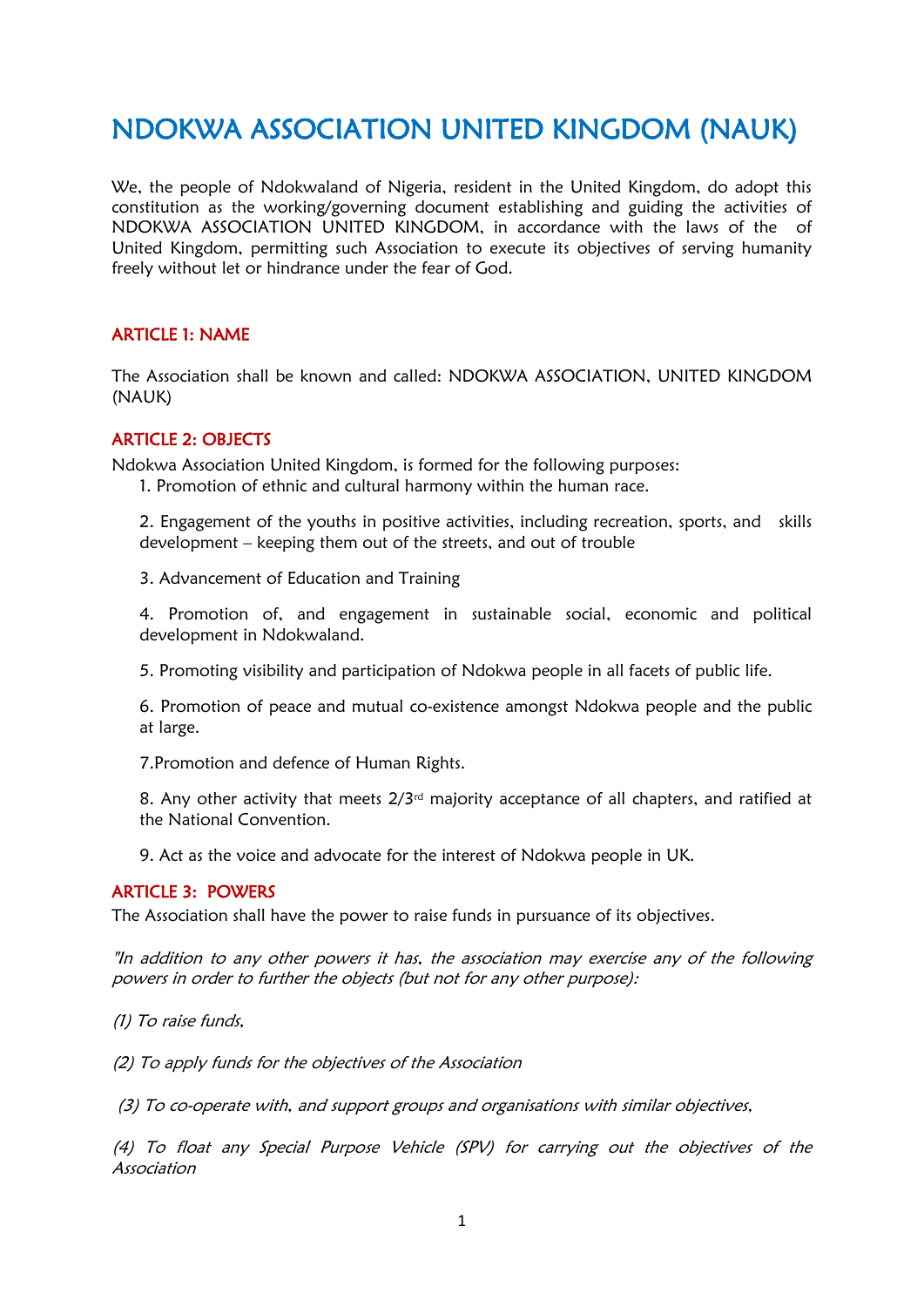(5) To do anything that is lawful, and necessary to achieve the objectives of the Association.

# ARTICLE 4: MEMBERSHIP

Membership of the Ndokwa Association United Kingdom, shall be by active Association Chapters. A chapter shall be the Ndokwa Association existing in UK cities. Where there is no active chapter in a city, Ndokwa sons and daughters in those areas can join the closest active chapter.

Definition of "Active Chapter": This is a Chapter that meets all the following minimum requirements at any point in time:

1. Fully paid its dues, pledges, levies, and is in compliance with Article 4.2.

2. Participates in national events.

3. Inactive Chapter: This refers to any Chapter that have not met the requirements set forth in Article 4.1 & 4.2 above.

4. Reactivation of membership: Any Chapter wishing to reactivate its membership is required to meet the requirements set forth in Articles 4.1 and 4.2.

#### ARTICLE 5: GOVERNANCE STRUCTURE

The highest decision making organ shall be the Congress. There shall also be an Executive Council which would be responsible for the day to day operations of the Association.

#### 5.1 THE CONGRESS

This body is responsible for deciding the policy framework, and ratifying strategic decisions of the Association. It considers policy papers prepared by the Executive Council, and sets the rules. Under no circumstances shall either the Executive council act outside the policy framework, as approved by the Congress.

The Congress shall meet three times a year, and each chapter shall be represented by three delegates.

#### 5.2 EXECUTIVE OFFICERS AND FUNCTIONS

#### 5.2.1 PRESIDENT

Functions:

1. Provide vision and strategic direction for the National Association in consultation with the National Executive Council.

2. Summon and preside over national meetings.

3. Summon and preside over periodic and emergency meetings of the Executive Council as may be deemed necessary.

4. Serve as the main spokesperson of the National Association and a liaison between the national body and other Associations and Agencies.

5. Serve as one of the signatories to the Association's bank account.

6. Authorize disbursement of approved expenditures through the Financial Secretary.

7. Set up ad hoc committees in consultation with the national executive, as needed, for the smooth functioning of the Association.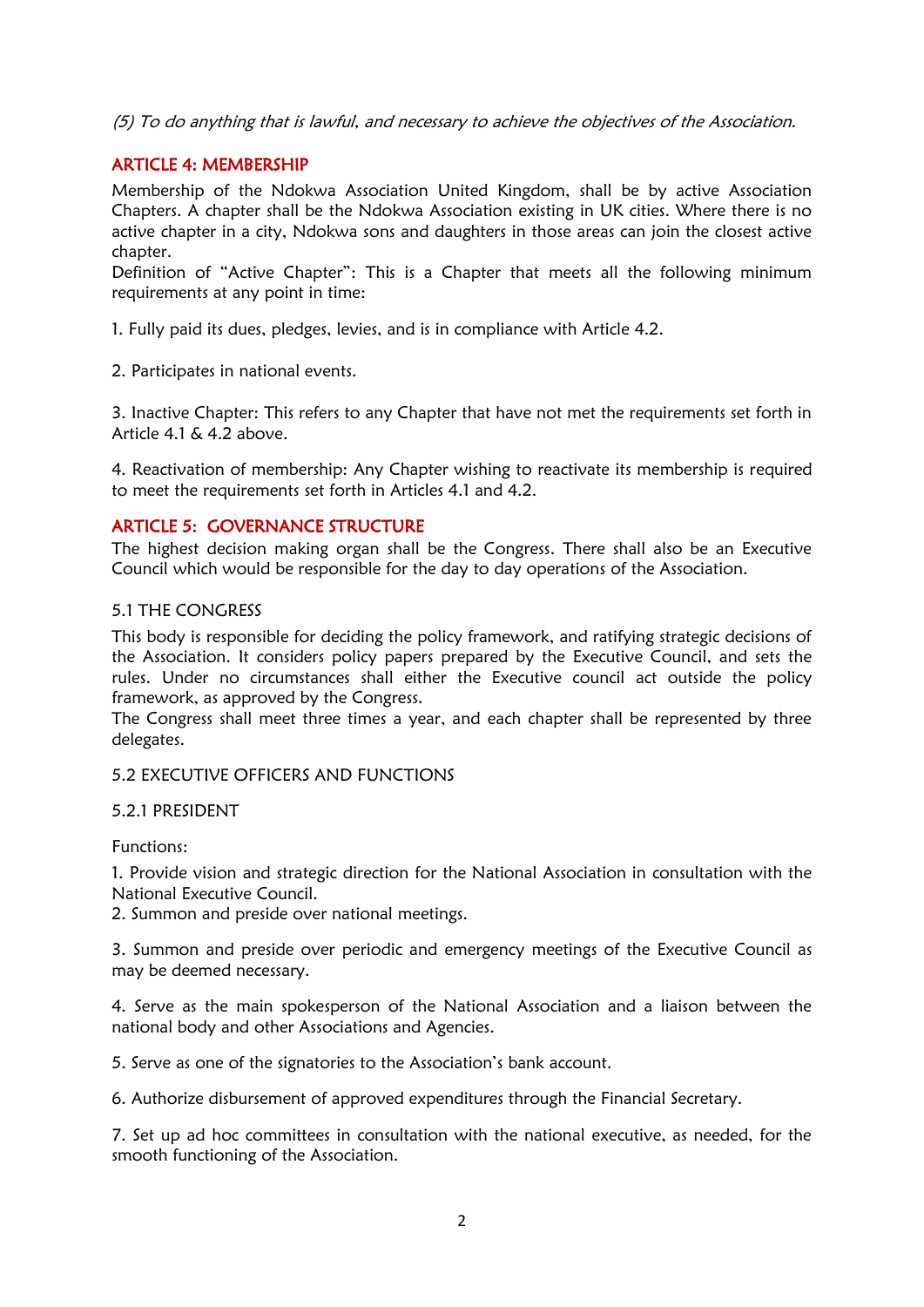8. Appoint Acting Officers in consultation with the national executive to fill vacant positions on a temporary basis.

# 5.2.2 VICE PRESIDENT

Functions:

1. Deputize for the President.

2. Assume the office of President if the President is removed or the position of the President becomes vacant for any other reason.

3. Carry out other duties that may be assigned to him/her by the President.

# 5.2.3 SECRETARY

Functions:

- 1. Co-ordinate all administrative functions of the National Secretariat.
- 2. Take minutes at national meetings and distribute minutes.
- 3. Endorse all major correspondence released by the various committees or groups.
- 4. Handle all correspondence.
- 5. Prepare and mail notices of meetings.
- 6. Monitor or report when Chapters or officers become inactive.

# 5.2.4 ASSISTANT SECRETARY

Functions:

- 1. Assist the Secretary in all functions.
- 2. Deputize for the Secretary.
- 3. Administer the Association's website.

4. Assume the office of Secretary if the Secretary is removed or the position of the Secretary becomes vacant for any other reason.

#### 5.2.5 TREASURER

Functions:

1. Manage the Cash flow, borrowing and cash investments, to support the Association finances and objectives.

2. Make deposits/lodgments to the Association's bank account.

3. Serve as a signatory to the Association's bank account.

4. Give bi-annual account of the financial status of the Association one of which should be at the National Convention.

5. Advise the Executive Committee on prudent investment options

6. Liaise with the Association's external Investment Advisers and Fund Managers.

7. To ensure the Association applies its resources exclusively in pursuance of its objects.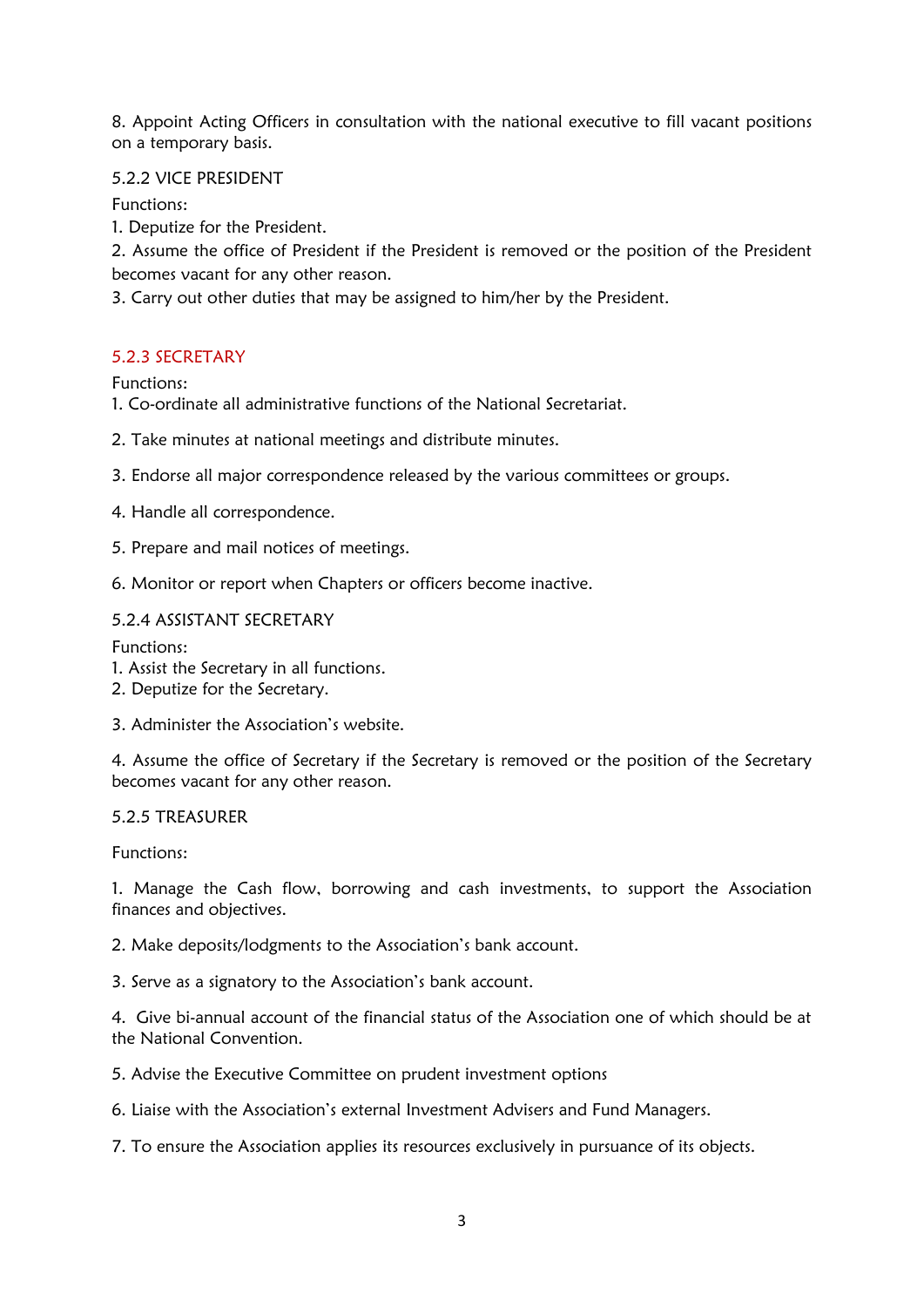# 5.2.6 FINANCIAL SECRETARY

Functions:

- 1. Collect chapter dues, levies and donations.
- 2. Maintain accurate accounts.
- 3. Work with the Treasurer on the Association's financial reports.
- 4. Keep the Association's books.
- 5. Co-ordinate the Budget preparation process
- 6. Prepare and present budget monitoring reports
- 7. Liaise with the external Auditors.
- 8. Produce the annual accounts/financial statements ready for audit.

# 5.2.7 PUBLICITY SECRETARY

Functions:

1. Disseminate information about Association's activities to members, other Associations and the general public.

2. Promote and publicize the Association's activities and ensure attendance and full participation of the Chapters at all events.

# 5.2.8 ASSISTANT PUBLICITY SECRETARY

Functions:

1. Assist the Publicity Secretary in all functions.

2. Deputize for the Publicity Secretary.

3. Assume the office of the Publicity Secretary if he/she is removed or the position becomes vacant for any other reason.

#### 5.2.9 SOCIAL SECRETARY

1. Coordinate cultural activities at National Conventions.

2. Assist in planning and organizing the National Convention and fundraising events.

#### 5.2.10 WELFARE OFFICER

#### Functions

1. Liaise with Welfare Officers of various chapters to ensure that the welfare of members are well taken care of.

#### 5.2.11 EX- OFFICIOS

Functions:

1. Play advisory role to the President.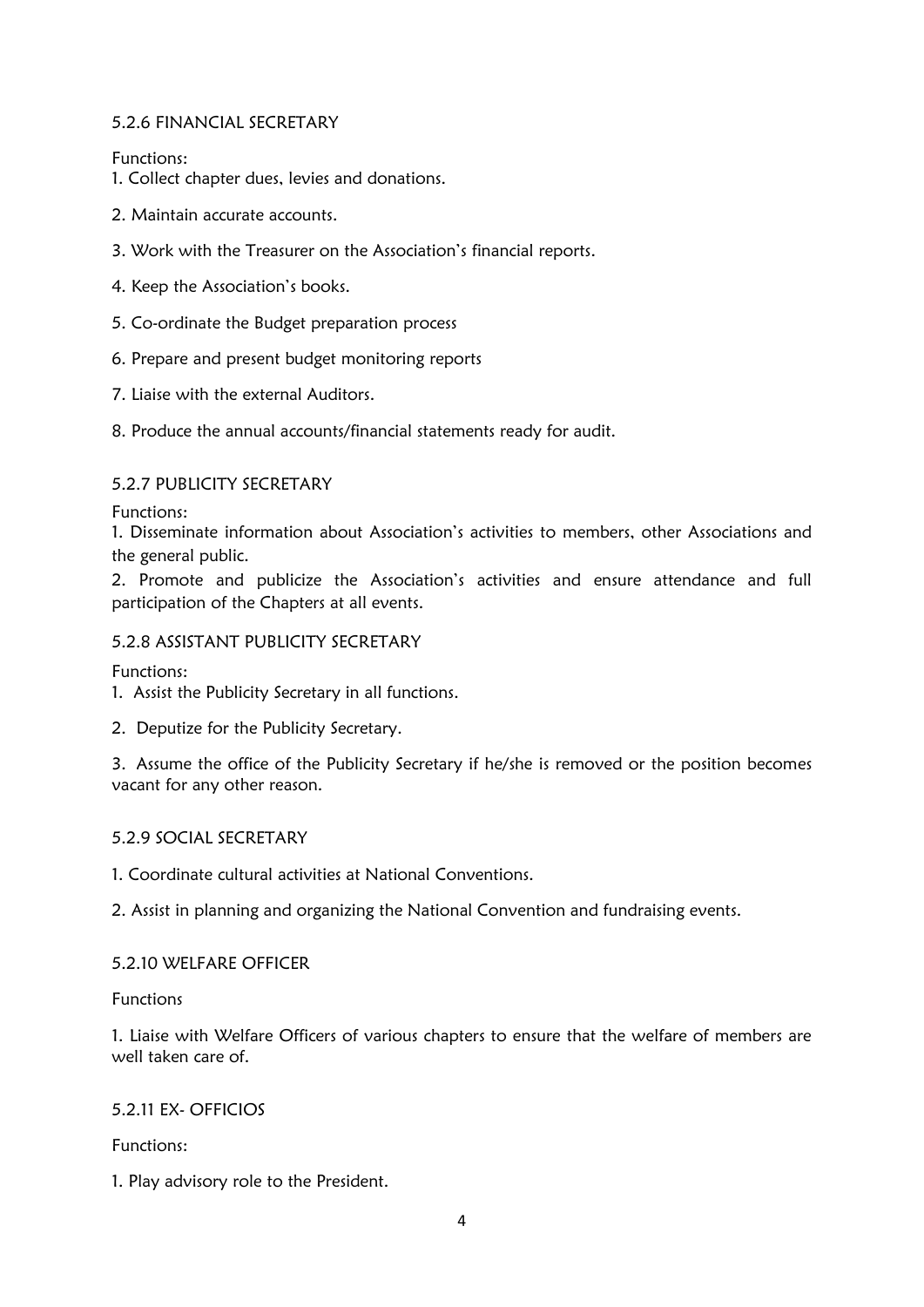2. Provide network support to the Association.

3. Provide moral and financial support for the Association's activities.

#### 6. QUALIFICATIONS AND ELECTION OF OFFICERS

1 All individual members in good standing from Active Chapters shall be entitled to contest for any office of the National Association.

2. A member is in good standing if he/she is presented by an Active Chapter as being in good standing.

3. Elections into offices shall be held on a bank holiday weekend every forty-eight calendar months (4-years) during the National Convention.

4. Term of office shall be limited to two 4-year terms, and a total of eight (8) years.

5. An Electoral Committee comprising of representatives from each Chapter shall be appointed by the Executive Council to conduct the elections.

6. All prospective candidates running for election must indicate their intention two (2) months before the election date and must present their intention (not more than five minutes long) to the National Convention/Congress to justify why they are seeking an office.

7 In the event that there are no candidates for the position of the National President, the Presidents of all the Active Chapters shall become a caretaker committee that shall be charged with running the affairs of the Association until the next convention at which time elections shall be conducted. The Caretaker committee may appoint an Acting President till the next convention.

8. Any vacant position may be filled by members of the elected Executive Committee.

9. Each active chapter shall have a total of five votes to cast at all elections.

10. Each chapter's five votes can be cast in whatever proportion the chapter deems fit.

11. Voting by proxy shall be accepted, provided the Chapter is active.

12. Voting shall be by secret ballot.

13. A simple majority of the votes is required to be elected.

14. An unopposed candidate requires a simple majority of yes votes to be confirmed.

15. In the event that there is a tie, there shall be a run-off election by the two candidates with the highest votes. In a tie occurring more than two times, the Chairman of the Electoral Committee will pick a winner through a lucky dip.

#### 7. REMOVAL OF OFFICERS-

All elected officers are subject to removal from office for one or all of the following reasons-

1. Failure to effectively and efficiently perform their duties.

- 2. For becoming inactive either as-
- i. An elected member of the National Executive Committee; or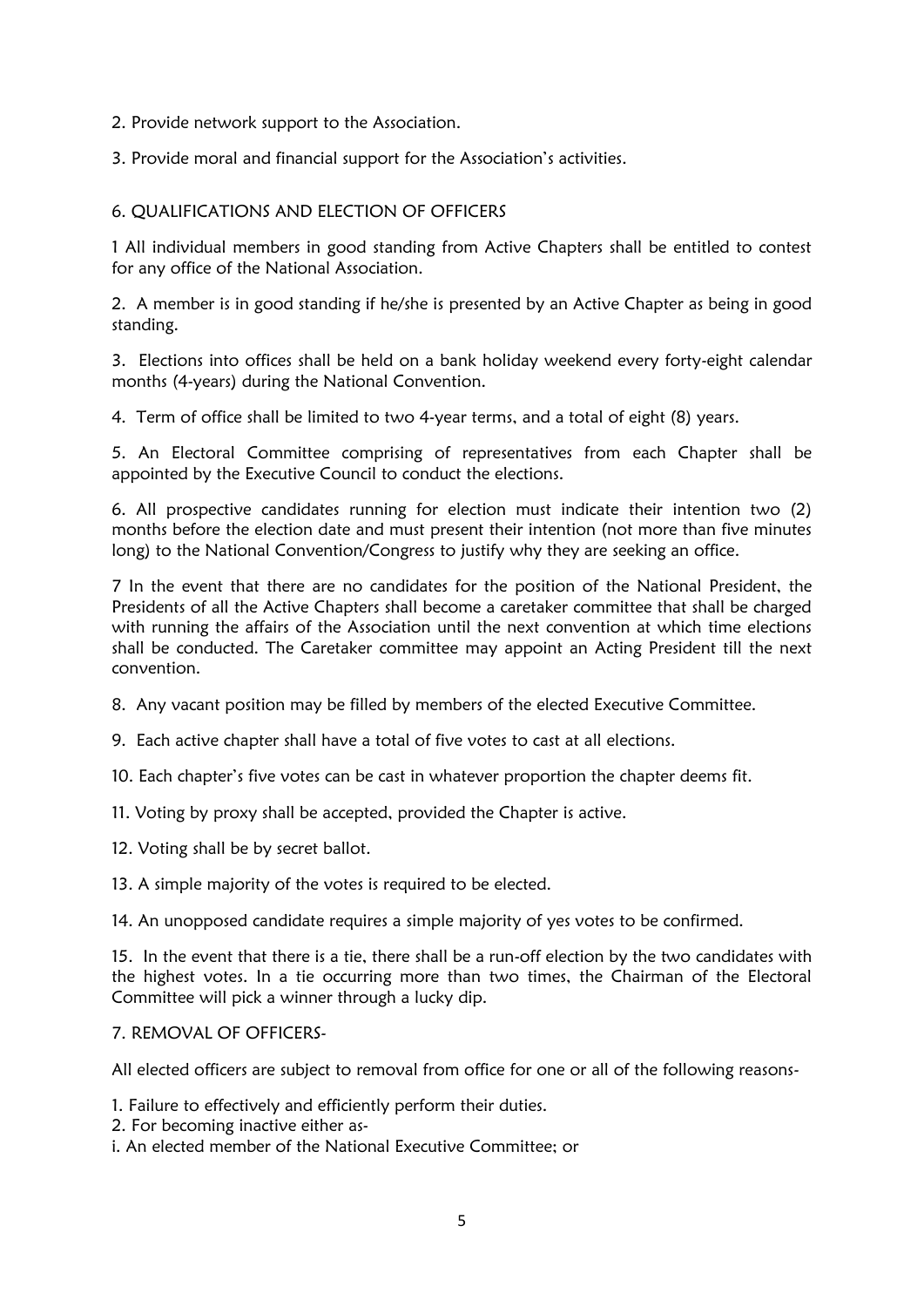ii. As a member of their Chapter. If a member of the National Executive Committee is reported to be inactive by her/his Chapter, the erring member shall be allowed to present any mitigating circumstances at the National Executive Committee Meeting and the Committee shall decide by  $2/3<sup>rd</sup>$  majority to remove the erring member from office.

- 3. Bringing the Association to disrepute.
- 4. Multiple, willful violation of any part of this constitution.
- 5. Removal of Officers shall take place at a National meeting.

6. The Electoral Commissioner or his/her representative shall preside over the Removal proceedings.

7. A majority of the members of the National Association present shall identify the erring Officer and present the allegations.

8. The erring Officer shall be given an opportunity to present reasons why he or she should not be removed from office.

9. At the end of the presentation from both sides, a vote shall be taken.

10. If 2/3 members present pass a vote of no confidence on the officer, then the Officer shall be deemed removed from office.

11. If erring officer is absent at the general meeting for unacceptable reasons, the officer will be judged in absentia.

12. All former Executive Council members shall surrender the Association's properties, to the new office holder (with knowledge of the President) within one month of leaving office.

#### ARTICLE 8: FINANCE/FUNDING

8.1. The Association's activities/operations shall be funded by the following sources:

a. Levy - The National Executive Committee is authorized to levy the Chapters to accomplish the purposes of the Association.

b. Dues/subscription- Each Chapter shall pay an annual due/subscription of £200.00 on or before September 30th of every year.

- c. Material and equipment drive.
- d. Grants.
- e. Donations.
- f. Investments.
- g. Endowments.

## 8.2. FUNDRAISING ACTIVITIES

Fundraising activities shall include, but not limited to:

- a. Picnics.
- b. National Conventions/National fundraising banquette. All donations collected at the National Fundraising banquette shall belong to the National body.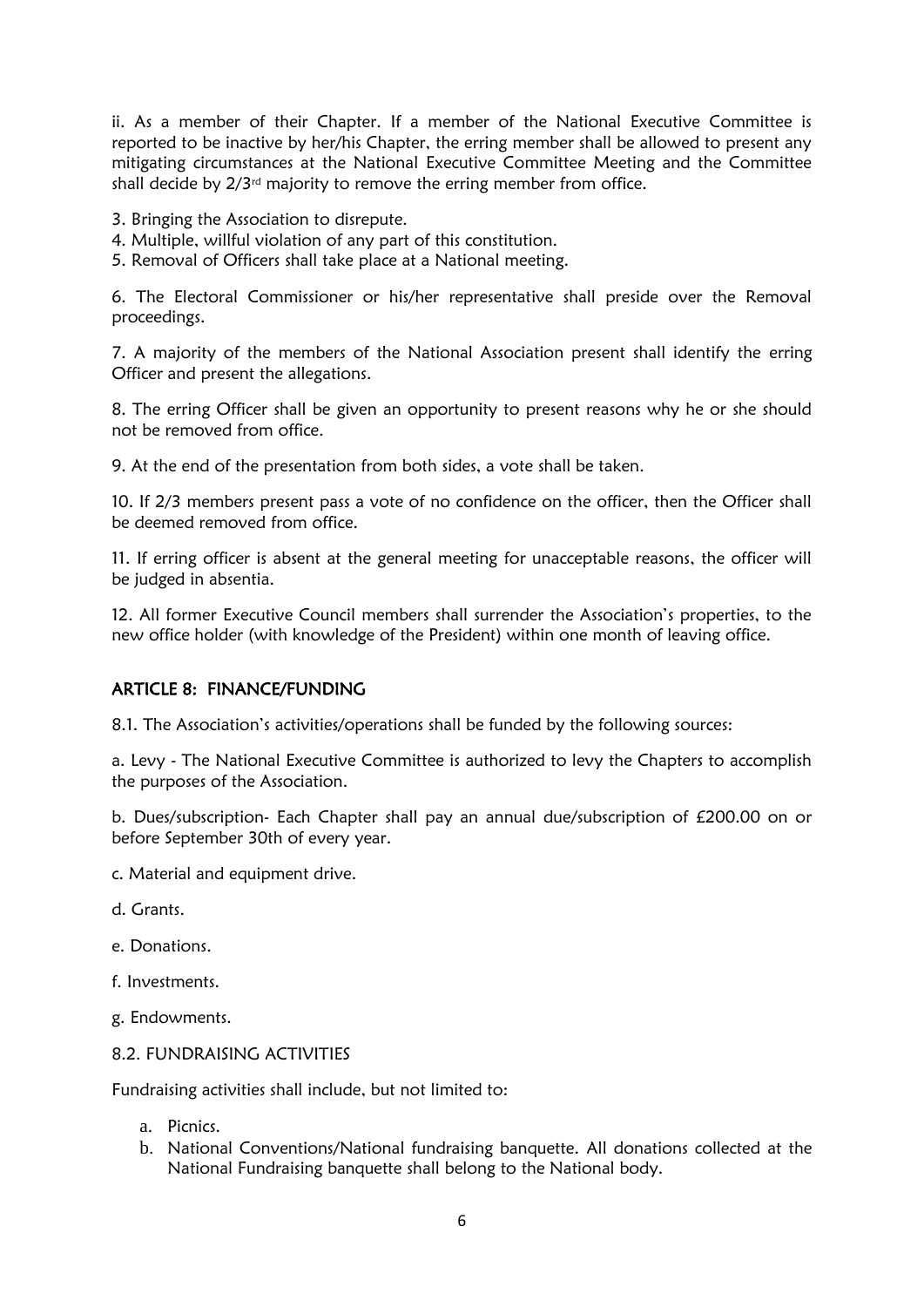c. Symposia/lectures series/training programmes.

d. Fees and Dues-

e. A one- off membership registration fee of fifty pounds (£50.00) shall be paid by every Chapter.

f. The rate of the Association dues (subscriptions/levies) is subject to a periodic review by Congress.

#### 9. BANKING AND FINANCIAL MANAGEMENT

1. The Association shall operate a bank account, where all monies due to it shall be deposited.

2. The President, Financial Secretary and Treasurer shall all be signatories to the Association's bank account.

3. The Bank mandate should be, any two, of three signatories.

4. All major disbursements of the Association's funds shall be paid by cheque.

5. The Executive Committee shall appoint an auditor to audit its finances yearly and the report shall be made available to all members one month before the Annual National Convention.

6. Within one month after the commencement of each fiscal year, the National Executive Committee shall produce a budget to run the Association.

7. The Financial year end is 30<sup>th</sup> September of each year.

#### 10. ACCOUNTS, ANNUAL REPORTS, ANNUAL RETURNS.

(1) The Executive Council must:

- (a) Keep proper accounting records for the Association;
- (b) Prepare annual statements of accounts for the Association; and
- (c) Present the accounts to members at the Annual General Conference (Convention)

#### 11. CONDUCT OF MEETINGS

#### 11.1. Executive Council Meetings

11.1.1. A quorum of the members of the Executive Council shall be present before an Executive Council meeting can commence.

11.1.2. Decisions shall be reached by voting.

11.1.3. Motion shall be carried by a simple majority of the members present.

11.1.4. The Executive Council reserves the right to invite any Non-Executive member(s) of the Association to attend meetings. However, Non-Executive Council members shall not have any voting powers.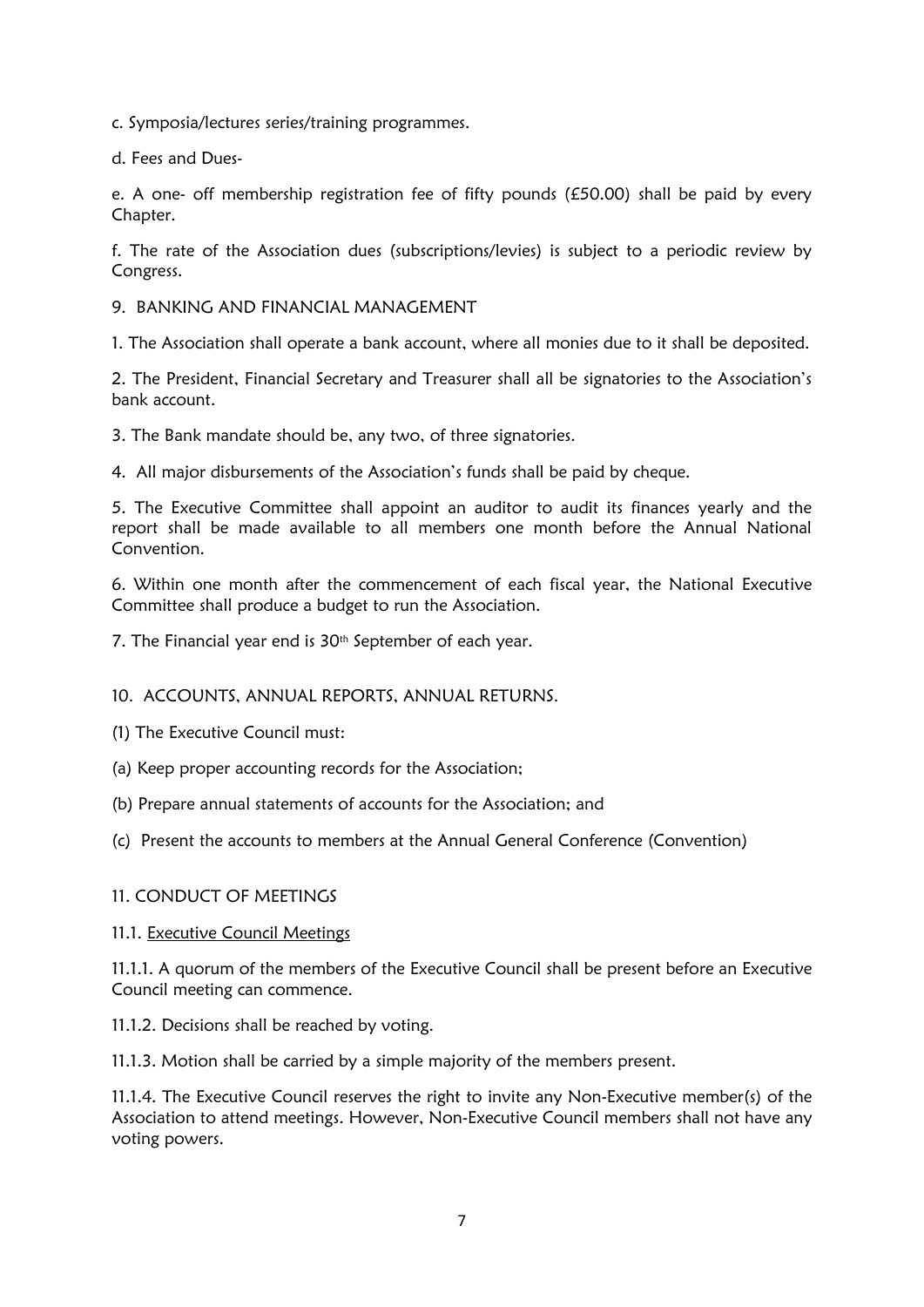11.1.5. Three Executive Council members shall call an Executive Council meeting should the President or Vice President be unable to do so and decisions reached in the meeting shall be binding.

11.1.6. A quorum shall be formed by a simple  $2/3<sup>rd</sup>$  majority.

# 11.2. National Convention Meetings

11.2.1. The National Convention (Congress) shall be held every year at the last bank holiday in May.

11.2.2. The President shall use his/her discretion to limit the time for each meeting/subjectmatter discussion.

11.2.3 The President or the presiding member must recognize each speaker before he or she shall speak.

11.2.4. Every speech shall be addressed to the house.

11.2.5. After contribution of different views on an issue, the President or other presiding officer shall call for a motion/resolution and the motion must be seconded before a vote can be taken on the issue.

11.2.6. Voting shall be conducted as set forth in Article 6.9 and all delegates shall each have one vote to cast.

11.2.7. If the vote is tied, the President or presiding officer shall cast the tie-breaker.

# 11.3. GENERAL MEETINGS/ANNUAL CONFERENCE

11.3.1 The Executive must convene a general meeting within twelve months of the date of the adoption of this constitution.

11.3.2 They shall also convene an annual general conference/meeting (Annual Convention) of all members within 9 months of each subsequent financial year.

11.3.3 The Chair/President of the Association shall present before the conference, a report of their stewardship, including an audited financial statement of the Association.

11.3.4 All general meetings other than annual general meetings shall be called special general meetings.

11.3.5 The Executive Committee may call a special general meeting at any time.

11.3.6 The Executive Committee must also call a special general meeting if requested to do so in writing by at least ten members or one tenth of the membership, which ever is the greater. The request must state the nature of the business that is to be discussed. If the Executive fails to hold the meeting within twenty-eight days of the request, the concerned members may proceed to call a special general meeting, but in doing so, they must comply with the provisions of this constitution

11.3.7 Elections to fill any vacant offices shall also be held at the Annual National Conference.

#### 11.4. MINUTES

The Executive Committee must keep minutes of all:

(1) appointments of officers;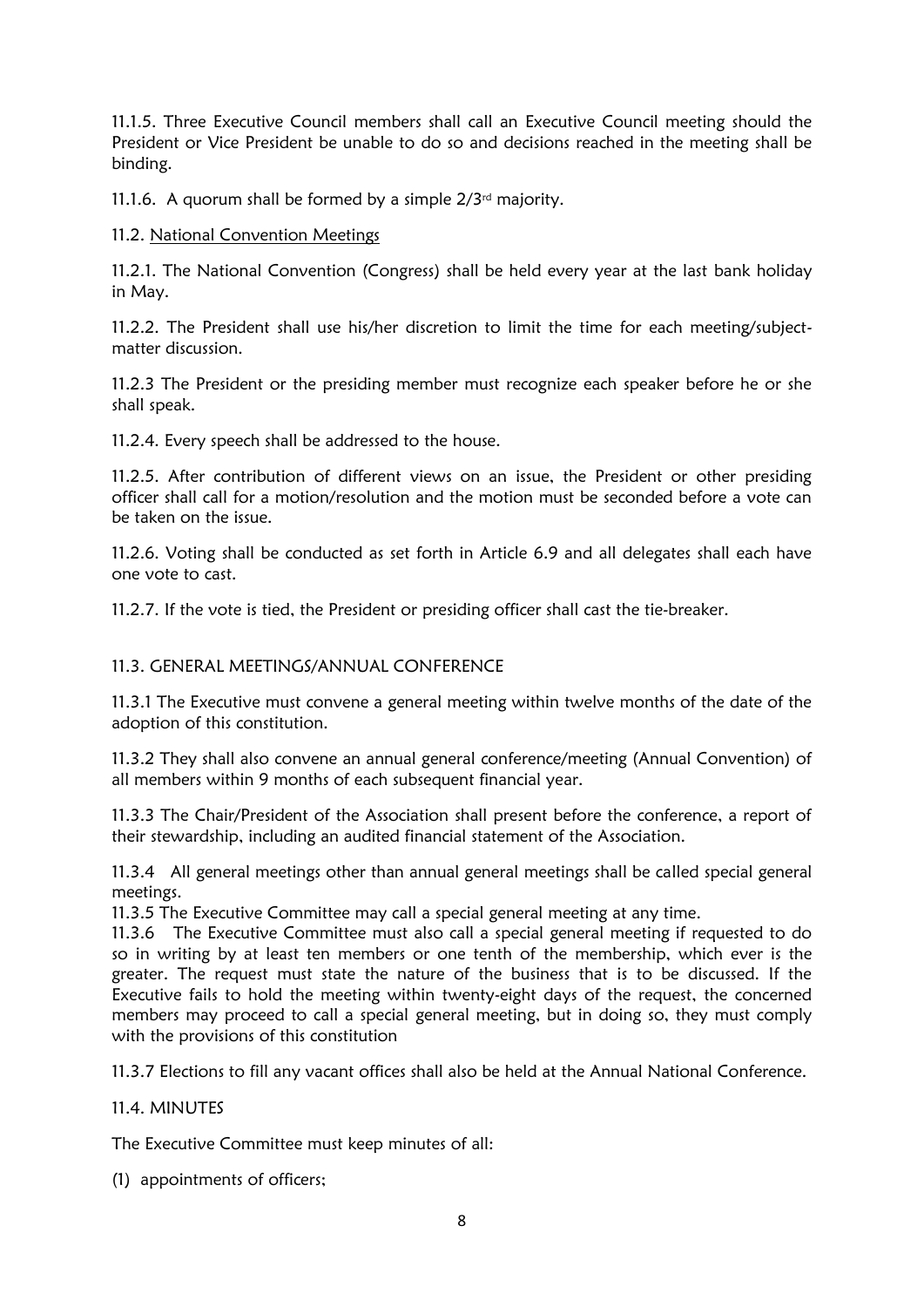- (2) proceedings at meetings of the Association;
- (3) meetings of the Executive Council and committees including:
- (a) the names of the officers present at the meeting;
- (b) the decisions made at the meetings; and
- (c) where appropriate the reasons for the decisions.

## 11.5. NOTICES

11.5.1. Any notice required by this constitution to be given to or by any person must be:

(a) in writing; or

(b) given, using electronic communications.

11.5.2. The Association may give any notice to a member either:

(a) personally; or

(b) by sending it by post in a prepaid envelope addressed to the member at his or her address; or

(c) by leaving it at the address of the member; or

(d) by giving it using electronic communications to the member's address.

11.5.3. A member who does not register an address with the Association or who registers only a postal address that is not within the United Kingdom shall not be entitled to receive any notice from the Association.

11.5.4. A member present in person at any meeting of the Association shall be deemed to have received notice of the meeting and of the purposes for which it was called.

11.5.5. (a) Proof that an envelope containing a notice was properly addressed, prepaid and posted shall be conclusive evidence that the notice was given.

(b) Proof that a notice contained in an electronic communication was sent in accordance with guidance issued by the Institute of Chartered Secretaries and Administrators shall be conclusive evidence that the notice was given.

(c) A notice shall be deemed to be given 48 hours after the envelope containing it was posted or, in the case of an electronic communication, 48 hours after it was sent.

11.5.6. The minimum period of notice required to hold any general meeting of the Association is fourteen clear days from the date on which the notice is deemed to have been given.

11.5.7 A general meeting may be called by shorter notice, if it is so agreed by all the members entitled to attend and vote.

11.5.8 The notice must specify the date, time and place of the meeting and the general nature of the business to be transacted. If the meeting is to be an annual general meeting, the notice must say so.

11.5.9 The notice must be given to all the members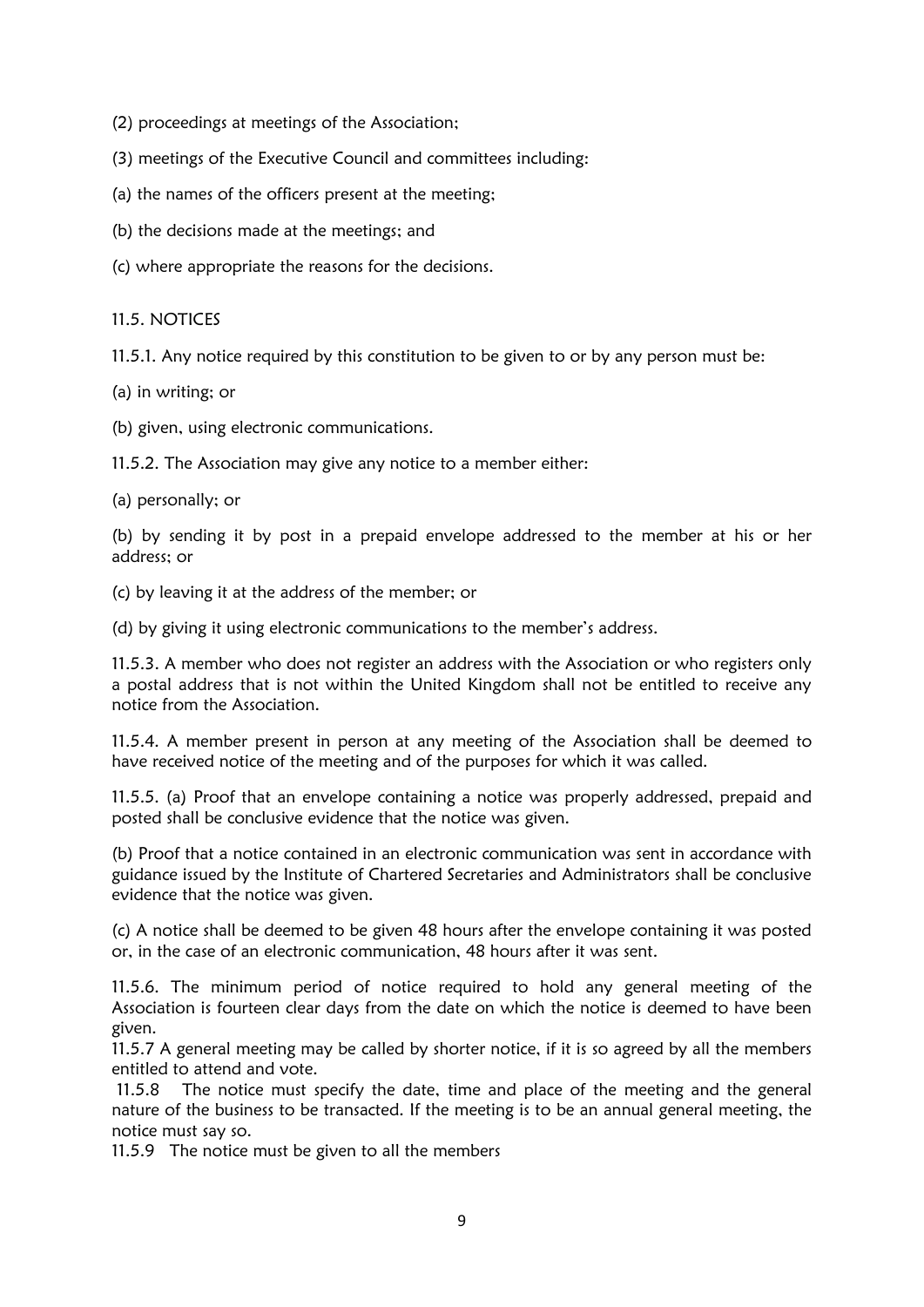# 11.6. QUORUM

11.6.1. No business shall be transacted at any general meeting unless a quorum is present. 11.6.2. A quorum is:

(a) 2/3rd of members entitled to vote upon the business to be conducted at the meeting; or (b) one tenth of the total membership at the time, whichever is the greater. 11.6.3. If:

(a) a quorum is not present within half an hour from the time appointed for the meeting; or (b) during a meeting a quorum ceases to be present, the meeting shall be adjourned to such time and place as the executives shall determine.

11.6.4. The Executive Committee must re-convene the meeting and must give at least seven clear days' notice of the re-convened meeting stating the date, time and place of the meeting. 11.6.5. If no quorum is present at the re-convened meeting within one hour of the time specified for the start of the meeting the members present at that time shall constitute the quorum for that meeting.

# 11.7. CHAIRPERSON

11.7.1. General meetings shall be chaired by the person who has been elected as Chair/President.

11.7.2 If there is no such person or he or she is not present within fifteen minutes of the time appointed for the meeting, member nominated by the Executive Committee shall chair the meeting.

11.7.3 If there is only one Executive Committee member present and willing to act, he or she shall chair the meeting.

11.7.4. If no Executive Committee member is present and willing to chair the meeting within fifteen minutes after the time appointed for holding it, the members present and entitled to vote must choose any member to chair the meeting.

# 11.8. ADJOURNMENTS

11.8.1 The members present at a meeting may resolve that the meeting shall be adjourned.

11.8.2 The person who is chairing the meeting must decide the date time and place at which meeting is to be re-convened unless those details are specified in the resolution.

11.8.3. No business shall be conducted at an adjourned meeting unless it could properly have been conducted at the meeting had the adjournment not taken place.

11.8.4 If a meeting is adjourned by a resolution of the members for more than seven days, at least fourteen clear days' notice shall be given of the re-convened meeting stating the date time and place of the meeting.

#### 11.9. VOTES

11.9.1 Each member shall have one vote but if there is an equality of votes the person who is chairing the meeting shall have a casting vote in addition to any other vote he or she may have.

#### 12 BENEFITS

12.1 Every chapter shall determine the benefit due to its members, except in the event of death of a member, in which case, the national executive shall determine the form of benefit due to the bereaved family, and the amount of levy to be paid by members.

# 13. AMENDMENTS

13.1. The Association may amend any provision contained in this constitution provided that: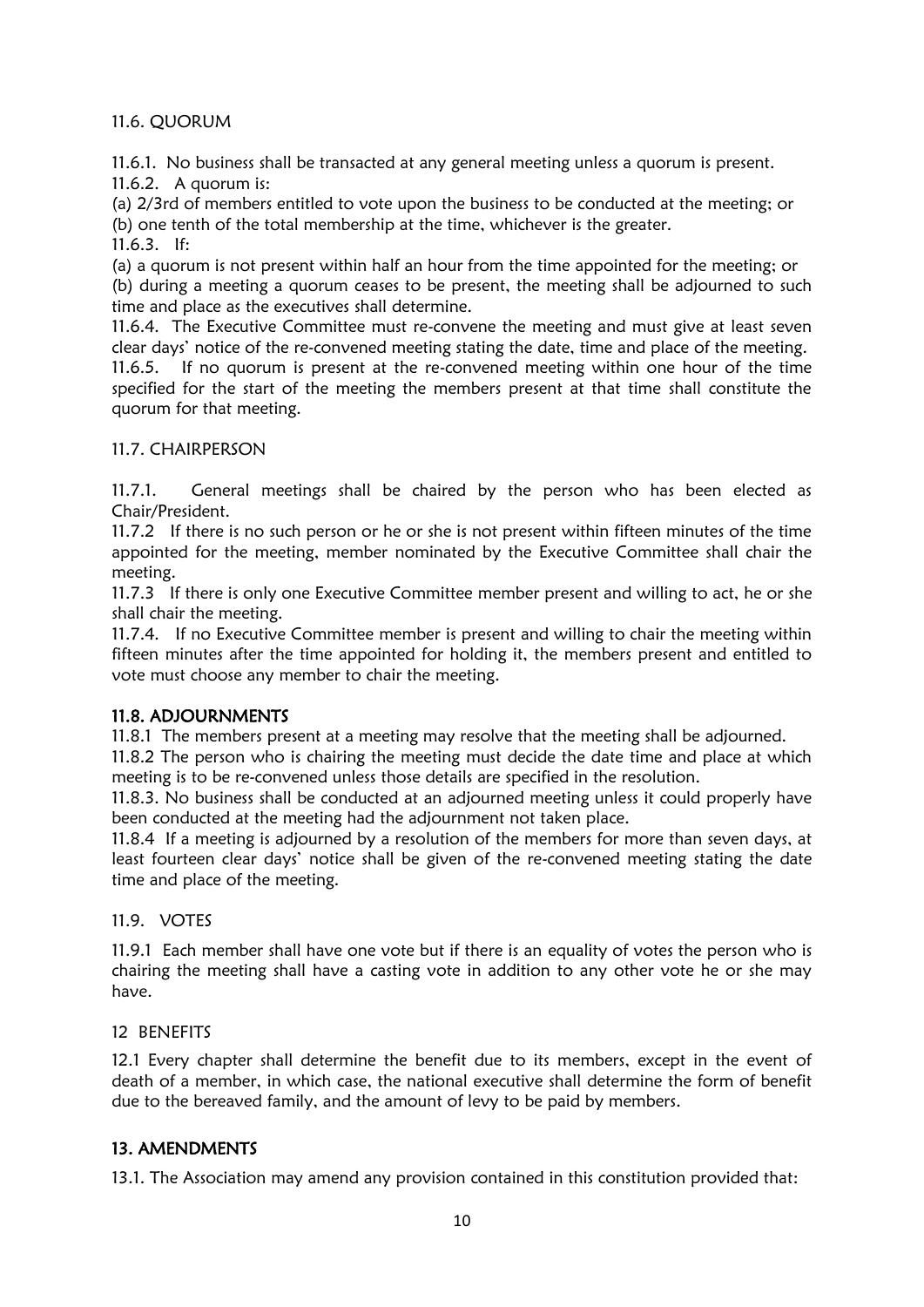(a) no amendment may be made that would have the effect of making the Association cease to be an Association at law;

(b) no amendment may be made to alter the objects if the change would undermine or work against the previous objects of the Association;

(c) any resolution to amend a provision of this constitution must be passed by not less than two thirds of the members present and voting at a general meeting.

# 14. DISSOLUTION

Dissolution shall be commenced if 2/3 majority of members present at a National Convention votes to dissolve the Association. Upon the dissolution of the Association, the Executive must:

- 1. collect all the assets of the Association and pay or make provision for all the liabilities of the Association.
- 2. apply any remaining property or money:
	- (a) directly for the objects;
	- (b) by transfer to any Association or charities with the similar objectives.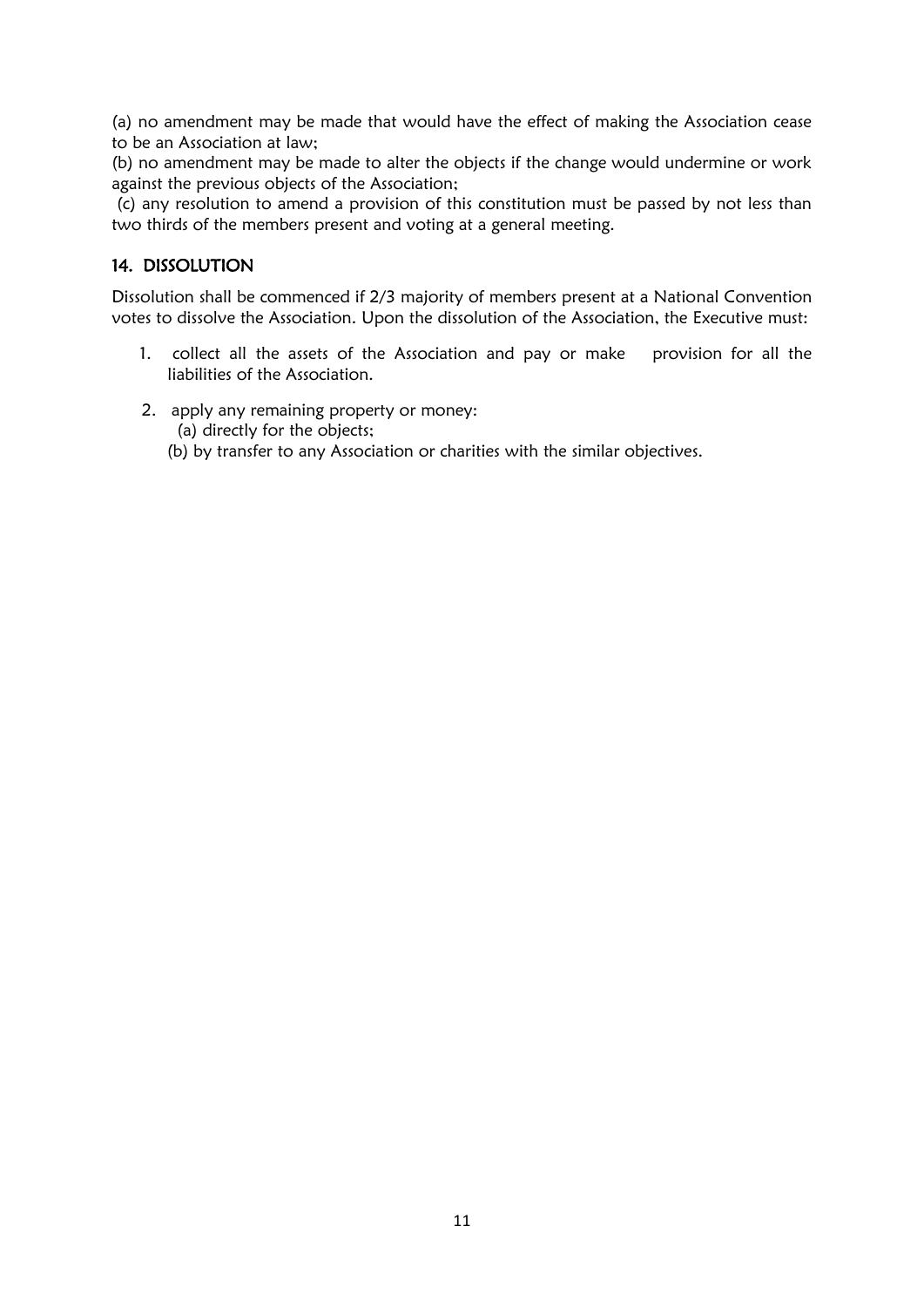# **SIGNATORIES:**

# **Signed by the following members who attended the meeting:**

| S/N             | <b>PRINT NAME</b>        | <b>LOCATION</b>   | <b>DATE</b> |
|-----------------|--------------------------|-------------------|-------------|
| $\overline{1}$  | <b>Vincent Ugboh</b>     | <b>Birmingham</b> | 15/02/2014  |
| $\overline{2}$  | Gideon Ishiekwene        | London            | 15/02/2014  |
| 3               | Anthony Esugunum         | London            | 15/02/2014  |
| 4               | Gabriel Onwubolu         | London            | 15/02/2014  |
| 5               | <b>Charles Ugbo</b>      | London            | 15/02/2014  |
| $\overline{6}$  | Theresa Oseyenum         | London            | 15/02/2014  |
| 7               | <b>Edwin Briggs</b>      | London            | 15/02/2014  |
| 8               | Michael O Opiah          | London            | 15/02/2014  |
| 9               | Amechi Achuka            | London            | 15/02/2014  |
| 10              | Ngozi Olise              | London            | 15/02/2014  |
| 11              | <b>Bernard Olisemeke</b> | Birmingham        | 15/02/2014  |
| 12              | Felix Ozegbe             | Birmingham        | 15/02/2014  |
| 13              | Festus Aninze            | Birmingham        | 15/02/2014  |
| 14              | Monday Madu              | Birmingham        | 15/02/2014  |
| 15              | Esy Oluwafemi            | London            | 15/02/2014  |
| 16              | Joyce Opakunle           | Cambridge         | 15/02/2014  |
| 17              | Abiodun Otuya            | London            | 15/02/2014  |
| 18              | <b>Rose Essu</b>         | London            | 15/02/2014  |
| 19              | Funmi Ishiekwene         | London            | 15/02/2014  |
| $\overline{20}$ | Olori Eunice Adesokan    | London            | 15/02/2014  |
| $\overline{21}$ | Paul Oyemike             | London            | 15/02/2014  |